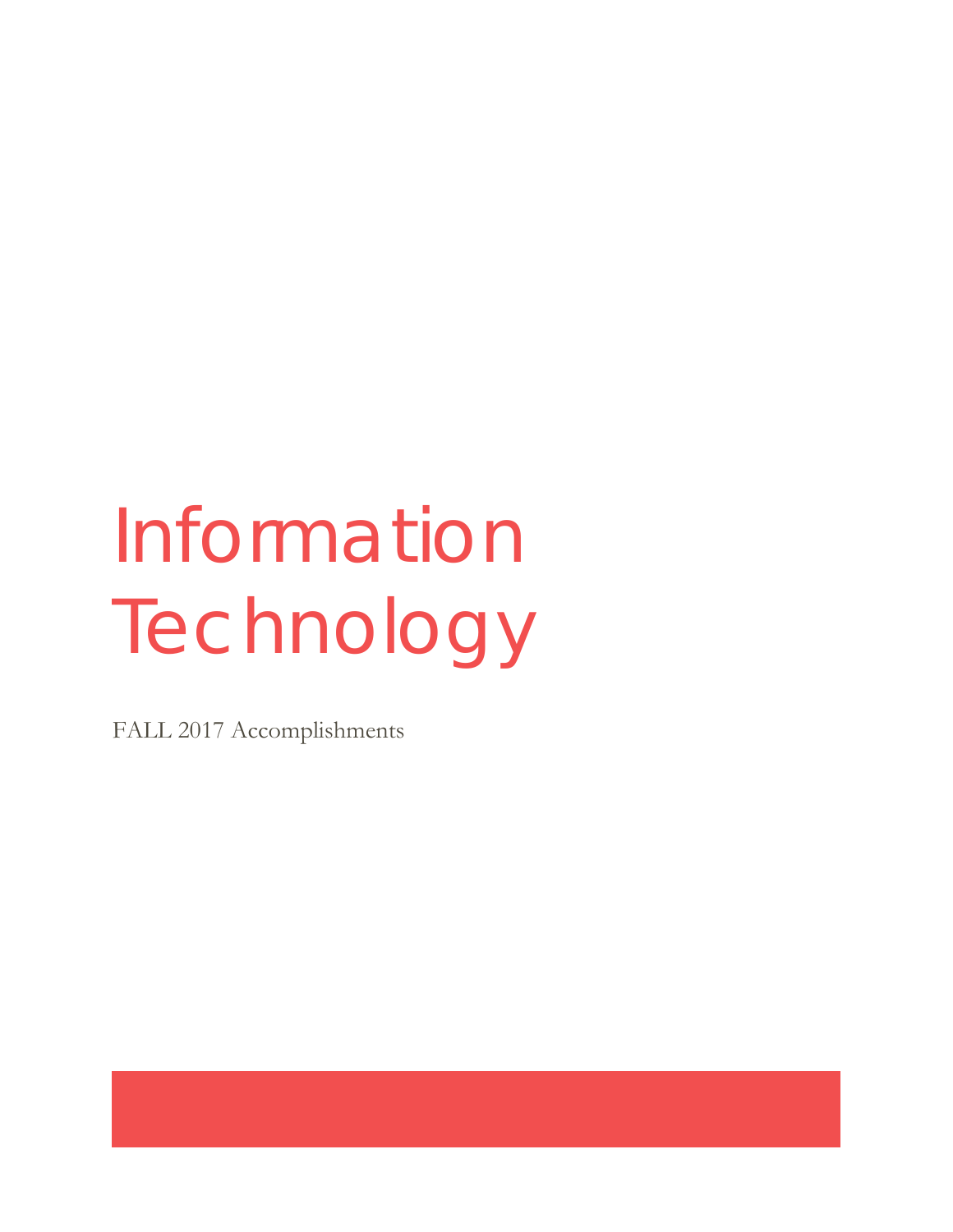# **Table of Contents**

| II. |                   |  |
|-----|-------------------|--|
|     | Kiosks Usage      |  |
|     | Help Desk Tickets |  |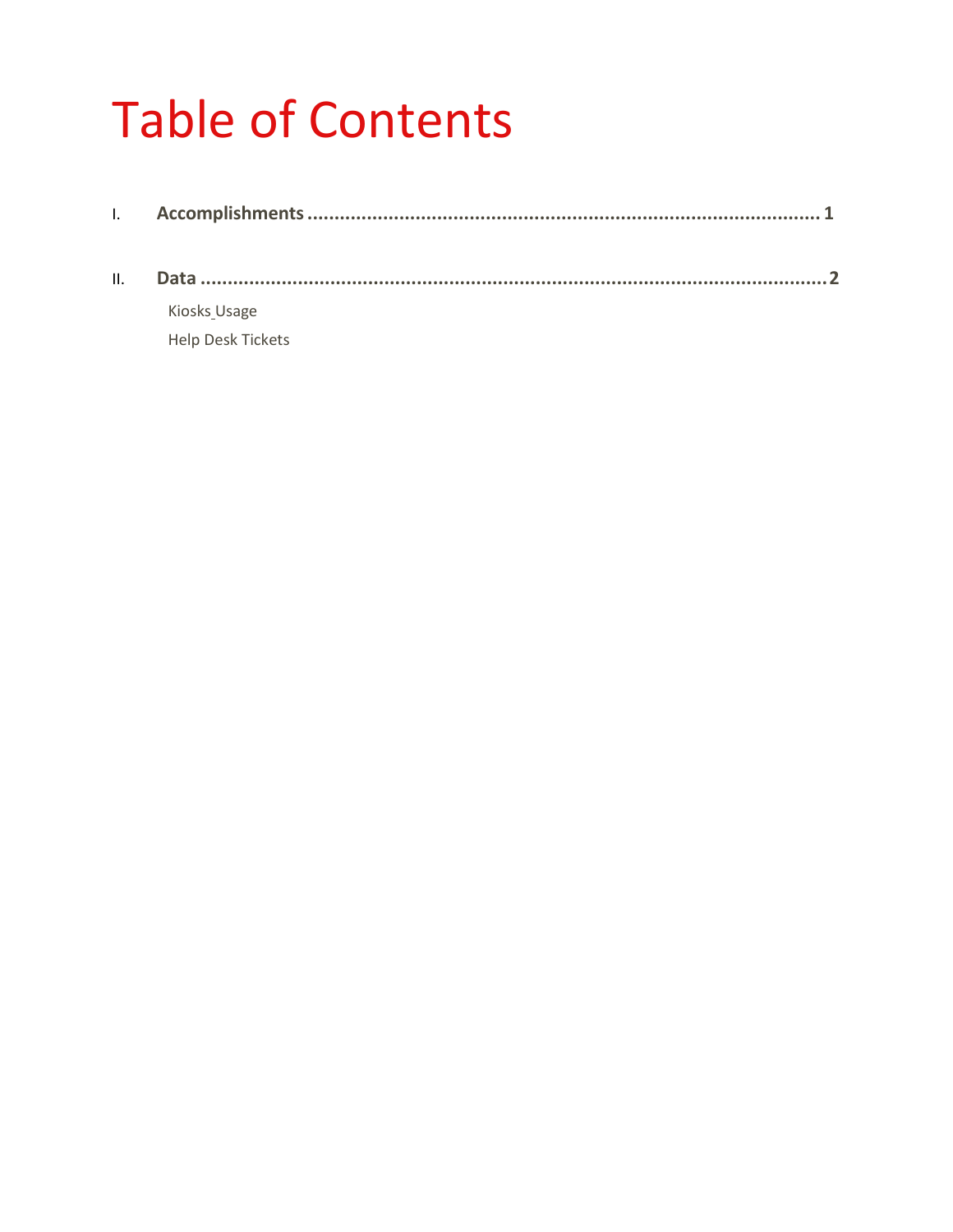# Accomplishments

- $\checkmark$  Configuration, implementation, and staff training for Q-nomy software
- $\checkmark$  Reconfigured One Stop Shop audio
- $\checkmark$  Installed 55" Hub into the Math Emporium
- $\checkmark$  Replaced smart Board in S209
- $\checkmark$  Installed Blu-ray player in two classrooms (S204 and S236)
- $\checkmark$  Completed quick instructional guide in HP 211
- $\checkmark$  Installed AV, networking equipment in 5 rooms for Cyber Crime, Department of Defense program
- $\checkmark$  Upgraded document camera in S202
- Updated Smart and Multimedia Classrooms in Astra schedule for Wright main campus and Humboldt Park
- $\checkmark$  Completed Hub training manual for Wright main campus and Humboldt Park
- $\checkmark$  Upgraded projectors in eight multimedia classrooms and two computer labs (a total of 10 rooms)
- $\checkmark$  Upgraded projector and cabling in L123 CIS classes
- Updated theater projector and cabling to HD
- $\checkmark$  Installed Blu-Ray player in Theater
- $\checkmark$  Deployed Windows 10 to nearly 1700 computers
- $\checkmark$  Upgraded and installed equipment in S128, Job placement
- Upgraded projector in Smart Classroom S317
- $\checkmark$  Replaced/upgraded Smart Board camera in S243
- $\checkmark$  Upgraded projection to high definition in S247
- $\checkmark$  Installed 84" Hub in Humboldt Park
- $\checkmark$  Reconfigured multimedia equipment in HP 103
- $\checkmark$  Installed and reconfigured laptop, AV equipment in HP 309
- $\checkmark$  Replaced computers for computer labs in L123 and L128
- $\checkmark$  Implemented a new version of HiTest
- $\checkmark$  Implemented a new version of CASA and TABE Testing for adult education
- $\checkmark$  Implemented Phase I of Microsoft SCCM in order to improve software requests installation time
- $\checkmark$  Multimedia carts requests: 1,042
- $\checkmark$  Multimedia carts events that required set up, support and/or operation: 231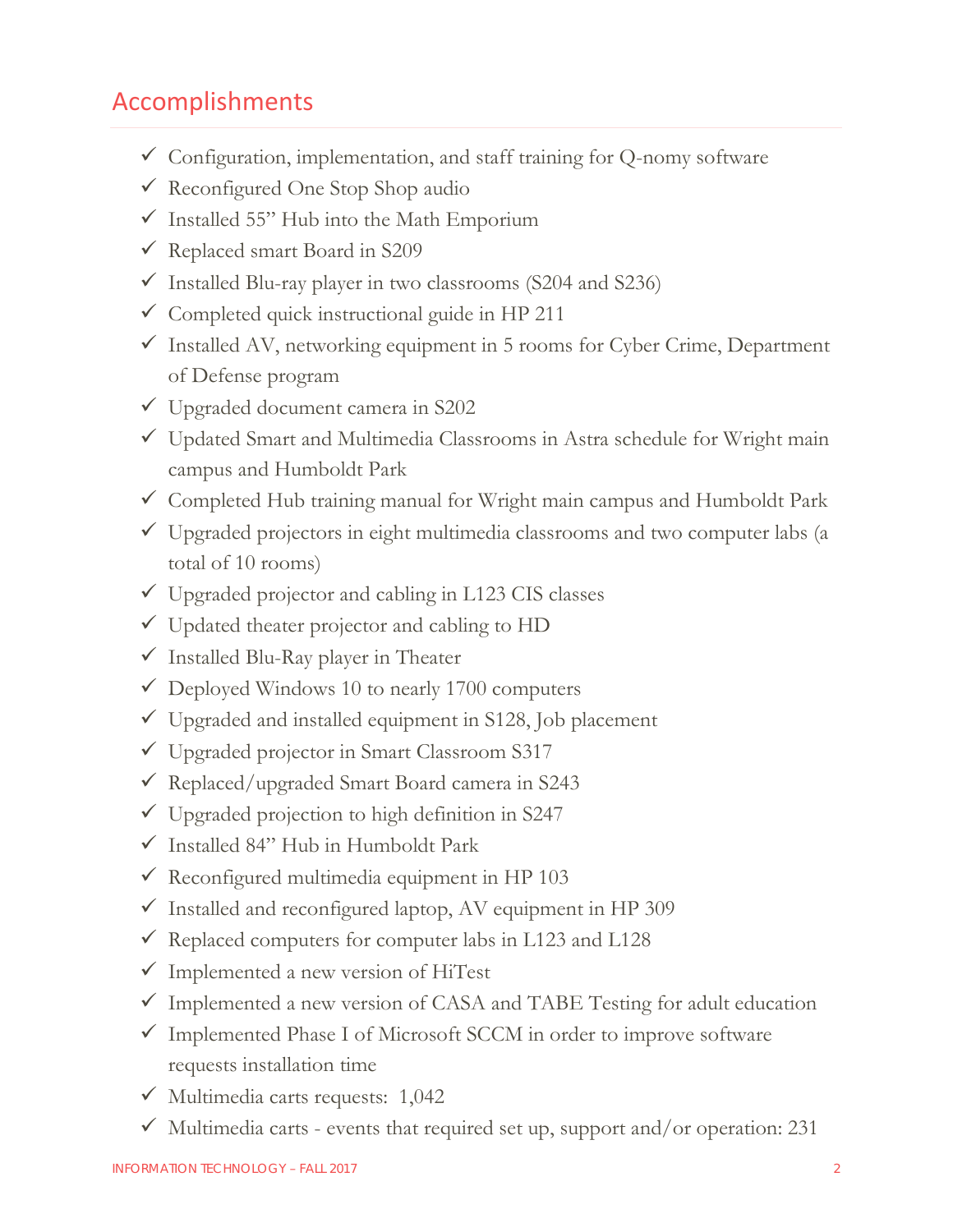#### **Kiosks Usage**



#### **Help Desk Tickets**

| Item                              | Value           |
|-----------------------------------|-----------------|
| <b>Completed Tickets</b>          | 1,448           |
| <b>Average Time</b><br>Resolution | 12 <sub>h</sub> |
| Tickets Open > 3<br>days          | 11.7%           |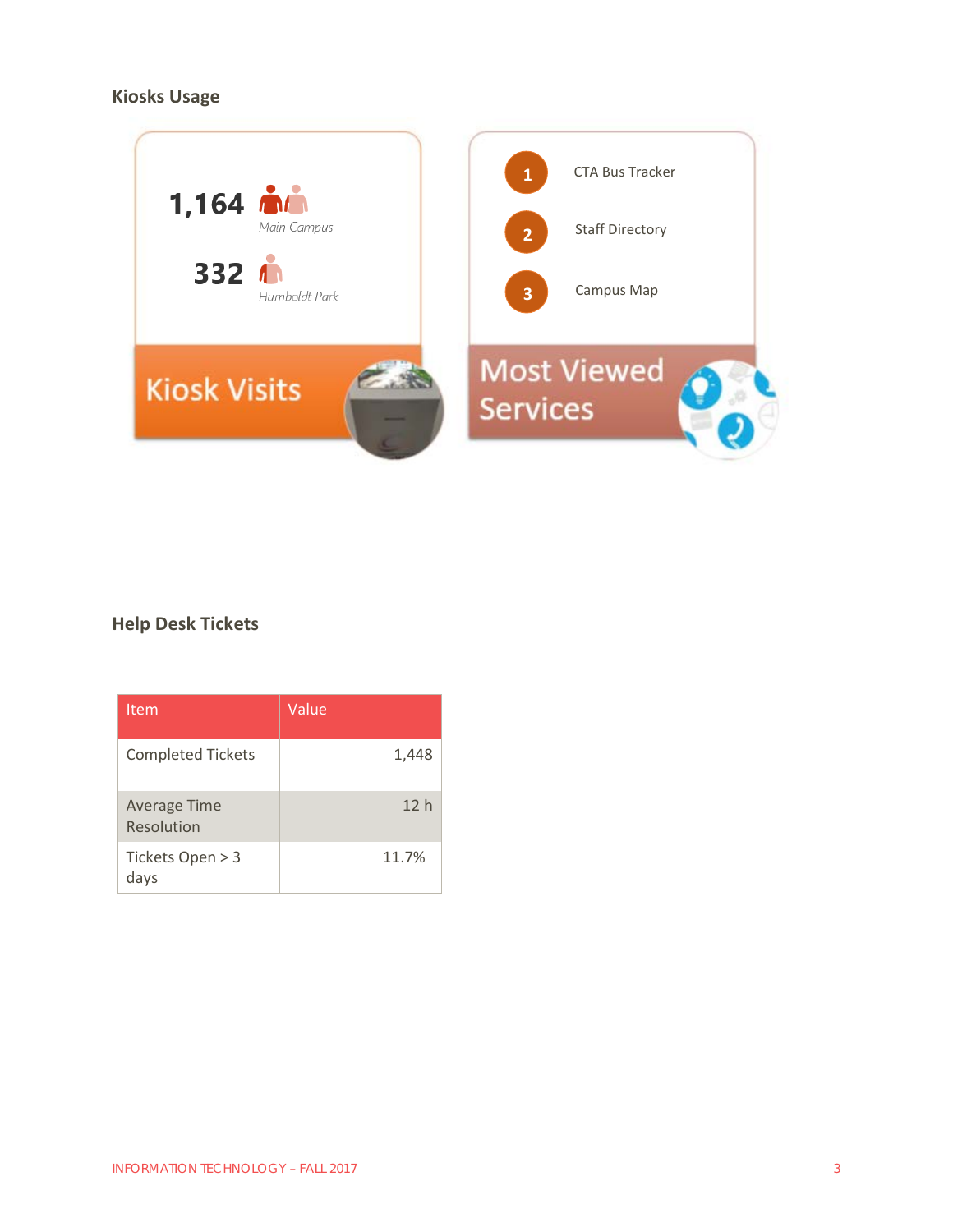#### **Computer Labs**

A total of 736 computers in our labs at the main campus and 158 computers at Humboldt Park.

### **Computer Labs I**



# **Computer Labs II**